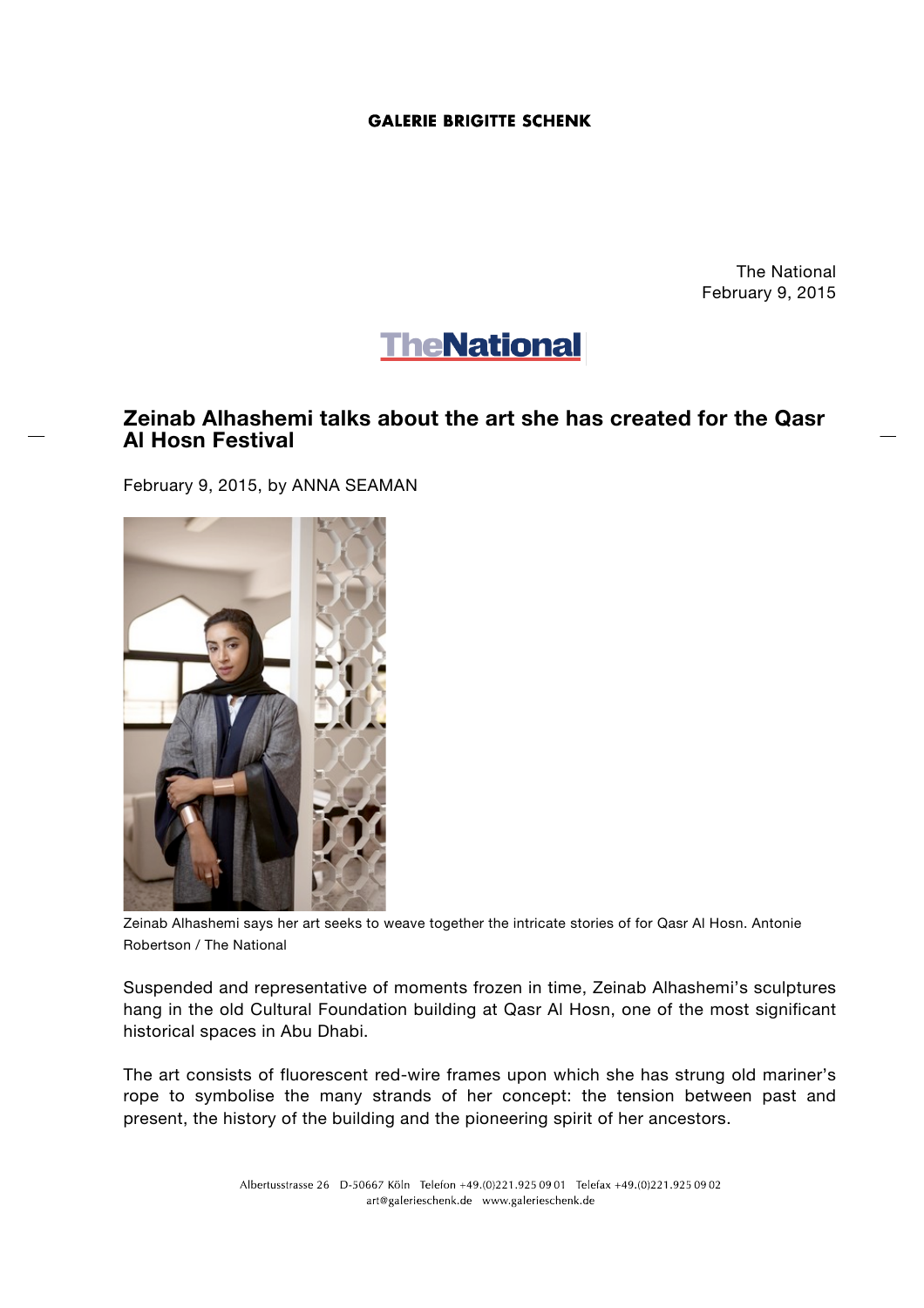## **GALERIE BRIGITTE SCHENK**

Alhashemi is one of three Emirati artists chosen to create public art at the two-week long Qasr Al Hosn Festival that opens on Wednesday, February 11. Her work, titled Link Between Worlds, comprises five abstract triangular shapes inspired by the sails that used to power dhows in and out of Abu Dhabi.

The other two artists are Mohammed Ahmed Ibrahim, a renowned land artist from Khor Fakkan, and Abdullah Al Saadi, who also lives and works in Khor Fakkan and who was one of three artists to represent the UAE at the Venice Biennale in 2011.

Alhashemi says her installation seeks to weave together the intricate stories of Qasr Al Hosn.

"I am always influenced by the space I work in and I can't help looking for stories and history," she says. "Qasr means shield or fort, and this place acted as a defence. It protected the city over many generations and was also the location for a lot of decisionmaking by different rulers, including Sheikh Zayed."

Taking that as a starting point, Alhashemi became interested in the fusion of past and present and wanted her artwork to function as a metaphor for the whole building.

"The ropes represent history and the metal frames represent the present," she says. "In some places the ropes are 'alone' because they take their own path. In life, this has to happen for there to be change and I wanted that dialogue to be present in the sculptures themselves."

Alhashemi also says that an important part of this piece was to work with traditional craftsmen – something she considers central to her practice.

"I constantly collaborate with local artisans in my work and for this, I found traditional rope makers who helped me with the Manila rope I needed for these structures."

That this will be in the public domain for the next two weeks is also really important to Alhashemi, who has always been an advocate of public art.

"I have worked on public installations before, but this is my biggest in terms of scale and site-specificity. Finally we are seeing people interested in commissioning artists to work within the city and it is a great sign," she says.

Ibrahim's project Siga (siga is a traditional goatskin sack used to churn milk into butter) is a series of sculptures made from materials found in the surrounding landscape and these are composed into an abstract form.